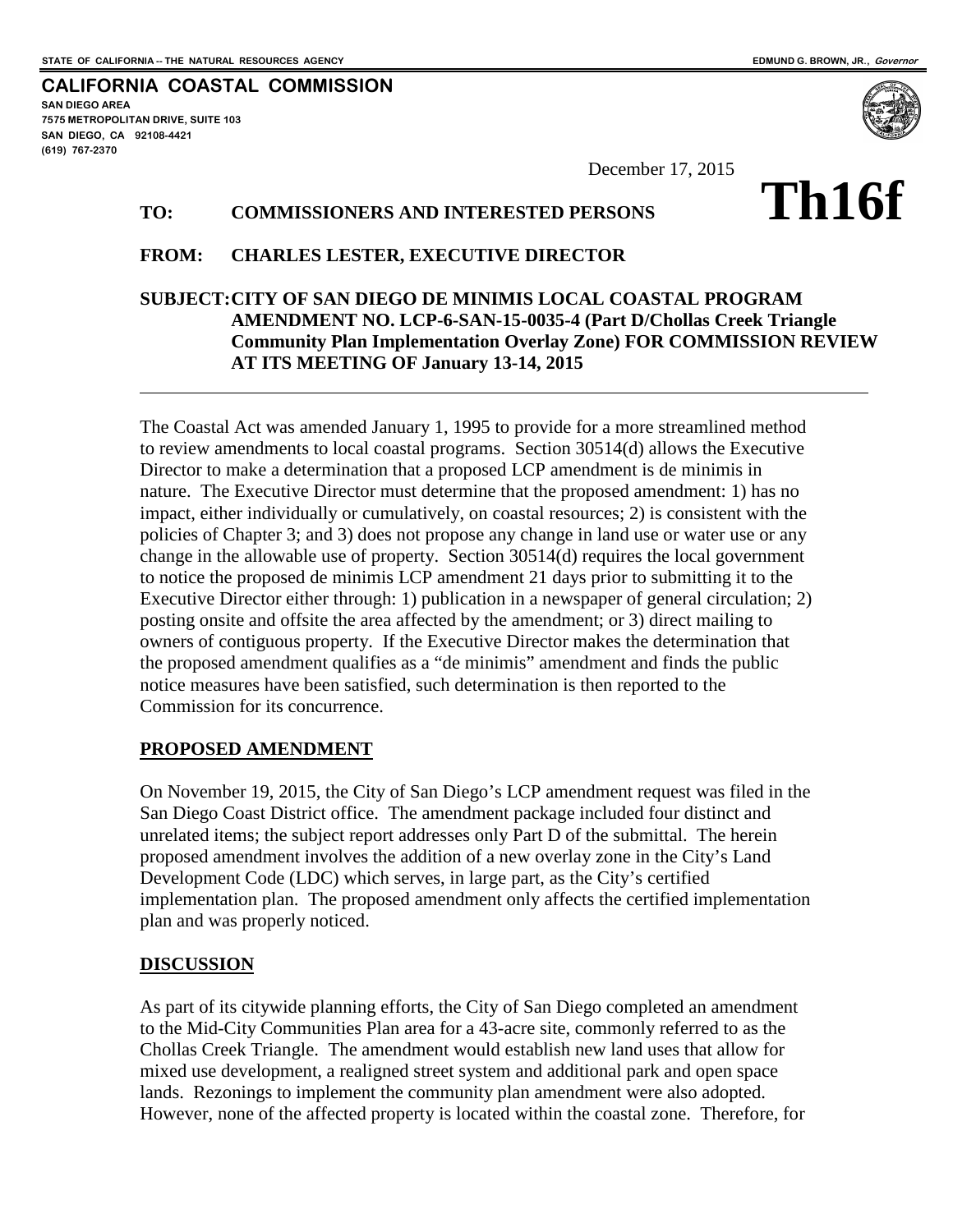the most part, none of the City's action relative to the plan amendment or rezonings requires Coastal Commission review.

The one element of the City's action on the Chollas Creek Triangle community plan amendment that does require Commission endorsement is the adoption of a code amendment that establishes a Community Plan Implementation Overlay Zone for the site. The overlay zone provides supplemental development regulations to ensure that future development proposals are reviewed for consistency with the plan amendment. The overlay zone is incorporated into the municipal code/Land Development Code by citation; and, since the Land Development Code constitutes the City's certified implementation plan, the subject LCP amendment is necessary to update it for LCP purposes. Again, the substance of the overlay zone provisions are immaterial since the site is located outside the coastal zone but the City's certified LCP implementation plan must be amended to reflect the administrative change.

The proposed revision to the Land Development Code (IP) does not change any coastal zone property, any land uses or have any potential to impact, either individually or cumulatively, coastal resources. Therefore, the proposed amendment can be found consistent with Chapter 3 of the Coastal Act and be supported.

## **CONSISTENCY WITH THE CALIFORNIA ENVIRONMENTAL QUALITY ACT (CEQA)**

Section 21080.5 of the California Environmental Quality Act (CEQA) exempts local government from the requirement of preparing an environmental impact report (EIR) in connection with its local coastal program. The Commission's LCP review and approval program has been found by the Resources Agency to be functionally equivalent to the EIR process. Thus, under CEQA Section 21080.5, the Commission is relieved of the responsibility to prepare an EIR for each LCP.

Nevertheless, the Commission is required in an LCP submittal or, as in this case, an LCP amendment submittal, to find that the LCP, or LCP, as amended, does conform with CEQA provisions. In the case of the subject LCP amendment request, the Commission finds that approval of the de minimis LCP amendment, as submitted, would not result in any significant adverse environmental impacts under the meaning of the California Environmental Quality Act.

#### **DETERMINATION**

The Executive Director determines that the City of San Diego LCP Amendment No. LCP-6-SAN-15-0035-4 (Part D) is de minimis. Based on the information submitted by the City, the proposed LCP amendment will have no impact, either individually or cumulatively, on coastal resources. It is consistent with the policies of Chapter 3 of the Coastal Act. The amendment does not propose any change in land use or any change in the allowable use of property within the coastal zone. The City has properly noticed the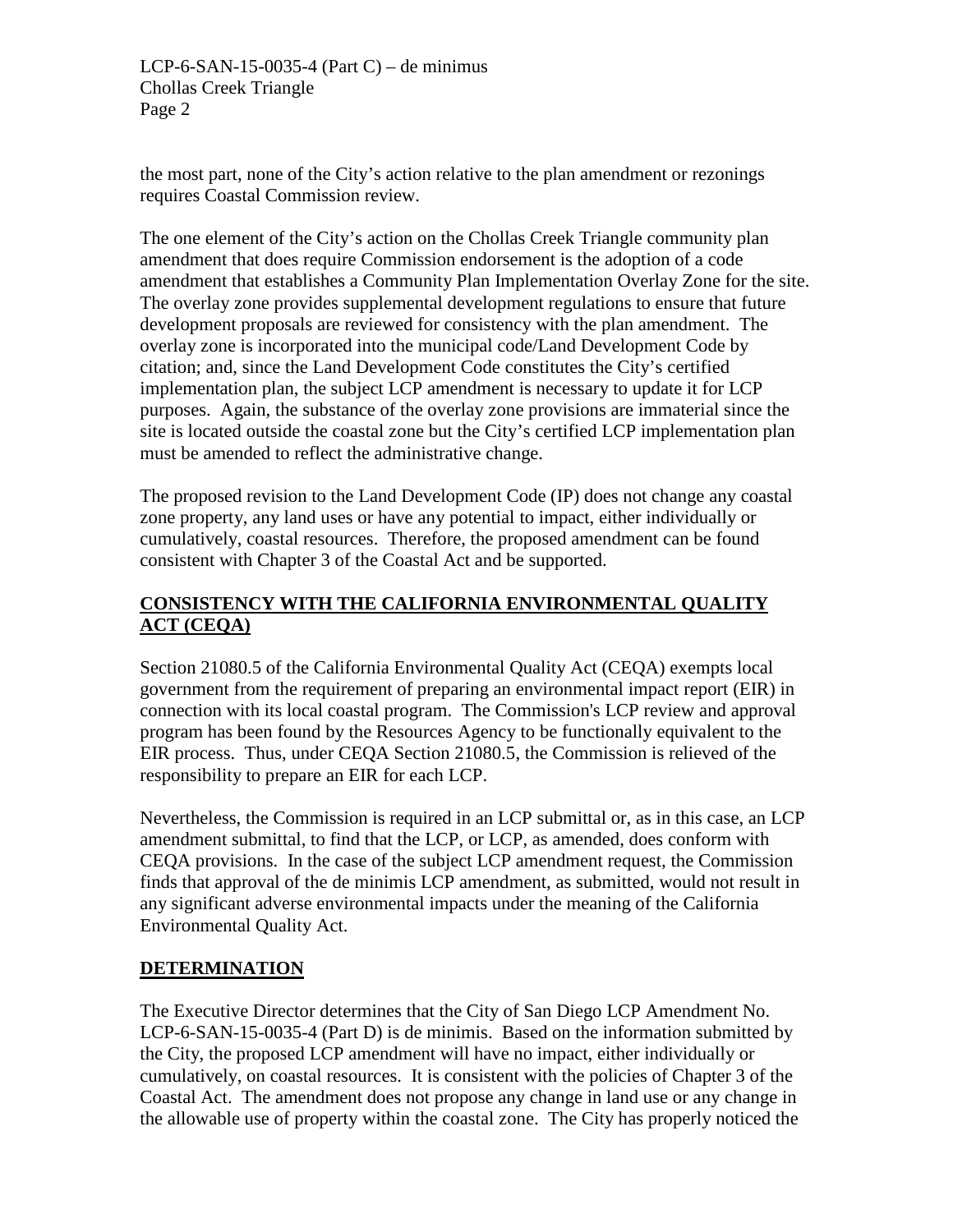LCP-6-SAN-15-0035-4 (Part C) – de minimus Chollas Creek Triangle Page 3

proposed amendment. As such, the amendment is de minimis pursuant to Section 30514(d).

#### **MOTION:** *I move that the Commission concur with the Executive Director's determination that the LCP amendment, as submitted, is de minimis.*

#### **STAFF RECOMMENDATION:**

The Executive Director recommends that the Commission **concur** in this determination. Unless three or more members of the Commission object to this determination, the amendment shall become effective and part of the certified LCP ten (10) days after the date of the Commission meeting.

(G:\San Diego\Reports\LCPs\City of San Diego\SD LCPA No. LCP-6-SAN-15-0035-4 (Part D Chollas Creek Triangle overlay zone) de minimis stf rpt.docx)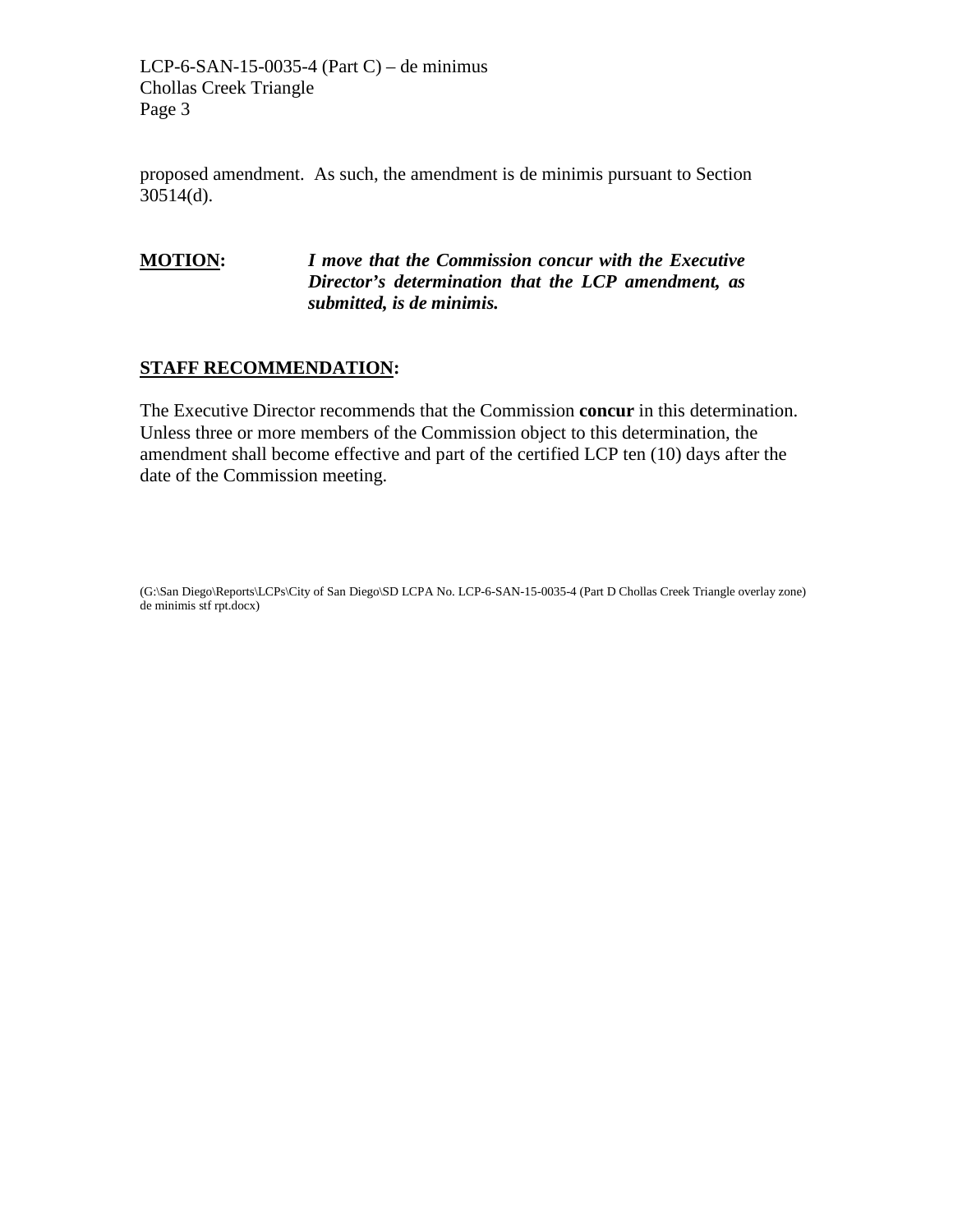#### **STRIKEOUT ORDINANCE**

#### **OLD LANGUAGE: Struck Out NEW LANGUAGE: Double Underline**

ORDINANCE NUMBER 0-\_\_\_\_\_\_\_ (NEW SERIES)

DATE OF FINAL PASSAGE

AN ORDINANCE AMENDING CHAPTER 13, ARTICLE 2, DIVISION 14 OF THE SAN DIEGO MUNICIPAL CODE BY AMENDING SECTION 132.1402, AND ADDING NEW DIAGRAM 132-14N, RELATED TO THE MID-CITY EASTERN AREA- CHOLLAS TRIANGLE COMMUNITY PLAN IMPLEMENTATION OVERLAY ZONE.

#### **§132.1402 \Vhere the Community Plan Implementation Overlay Zone Applies**

(a) This overlay zone applies to properties that are identified in a community plan as areas requiring supplemental development regulations or processing of a *development permit* and that have been incorporated by ordinance into this overlay zone. Table 132-14A lists the community plan areas in which this overlay zone has been applied and the corresponding rezone maps that indicate which properties are within the boundaries of the overlay zone. These maps are filed in the office of the City Clerk. The properties within this overlay zone are shown generally on Diagrams 132-14Athrough 132-14MN.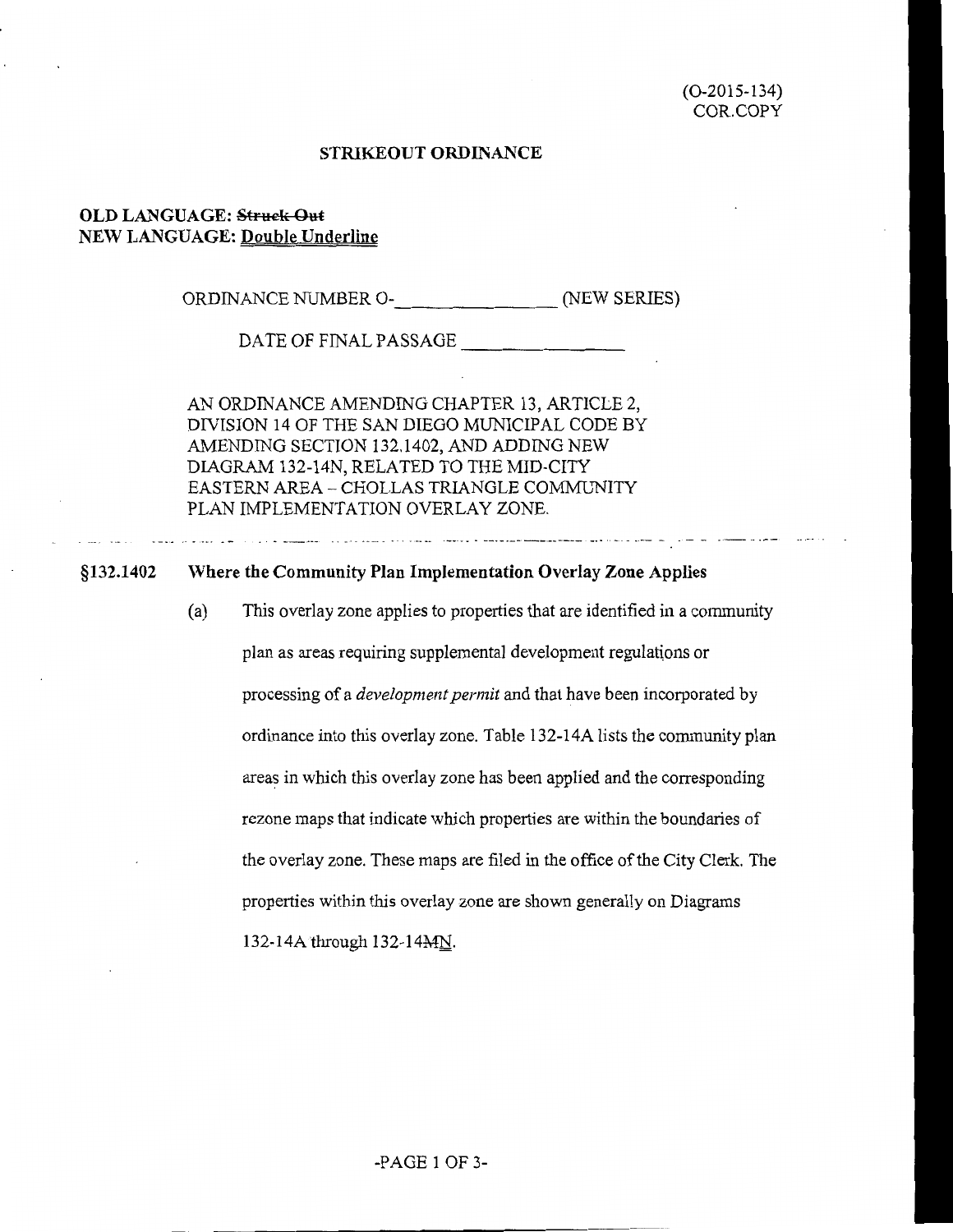#### **Table 132-141\**  - 2

#### **Community Plans with Property in the Community Plan Implementation Overlay Zone**

| and the contract of the state of the state of the                                                                                                                             |                                                |  |  |  |  |
|-------------------------------------------------------------------------------------------------------------------------------------------------------------------------------|------------------------------------------------|--|--|--|--|
| <b>Community Plan</b>                                                                                                                                                         | Map Number Showing<br>Boundaries of CPIOZ Area |  |  |  |  |
| Clairemont Mesa (See Diagram 132-14A)                                                                                                                                         | $\sim$ $\sim$ $\sim$ [C-771.1, B-3951]         |  |  |  |  |
|                                                                                                                                                                               |                                                |  |  |  |  |
| Mid-City Eastern Area-Chollas Triangle (See Diagram 132-                                                                                                                      | B-4310                                         |  |  |  |  |
| <u>14N)</u><br>$\mathcal{L} = \{ \mathbf{y}_1, \mathbf{y}_2, \ldots, \mathbf{y}_N \}$<br>おんこう アプラー                                                                            | $\mathcal{G} \subset \mathcal{G}$              |  |  |  |  |
| Midway/Pacific Highway Corridor (See Diagram 132-14D)<br><u> 1999 - 1999 - 1999 - 1999 - 1999 - 1999 - 1999 - 1999 - 1999 - 1999 - 1999 - 1999 - 1999 - 1999 - 1999 - 199</u> | $ C-782$                                       |  |  |  |  |
| Navajo (See Diagram 132-14E)<br>(2) やW せん えんぴい ケート                                                                                                                            | $C-954$<br>网络汉语 双红 不可                          |  |  |  |  |
| Otay Mesa (See Diagram 132-14B)                                                                                                                                               | C-956, B-4300                                  |  |  |  |  |
| Pacific Beach; (See Diagram 132-14F)                                                                                                                                          | $B-37371, B-3857$                              |  |  |  |  |
| $\overline{(\alpha,\beta)}$ .<br>Peninsula (See Diagram 132-14G)                                                                                                              | $\sqrt{C}$ -744, $C$ -781                      |  |  |  |  |
| $\overline{\mathcal{M}^+}$<br>Rancho Bernardo (See Diagram 132-14H)                                                                                                           | $C-773.1$                                      |  |  |  |  |
| Rancho Penasquitos (See Diagram 132-14I)                                                                                                                                      | B-4025                                         |  |  |  |  |
| Skyline Paradise Hills (See Diagram 132-14L)                                                                                                                                  | B-4272                                         |  |  |  |  |
| Southeastern San Diego (See Diagram 132-14M)                                                                                                                                  | B-4272                                         |  |  |  |  |
| University (See Diagram 132-14J)                                                                                                                                              | C-725, C-751.2                                 |  |  |  |  |
| Uptown (See Diagram 132-14K)                                                                                                                                                  | $C-780.2$                                      |  |  |  |  |

(b) [No change in text.]

 $\overline{\phantom{a}}$ 

 $\zeta \in \mathbb{R}^{n \times 2d}$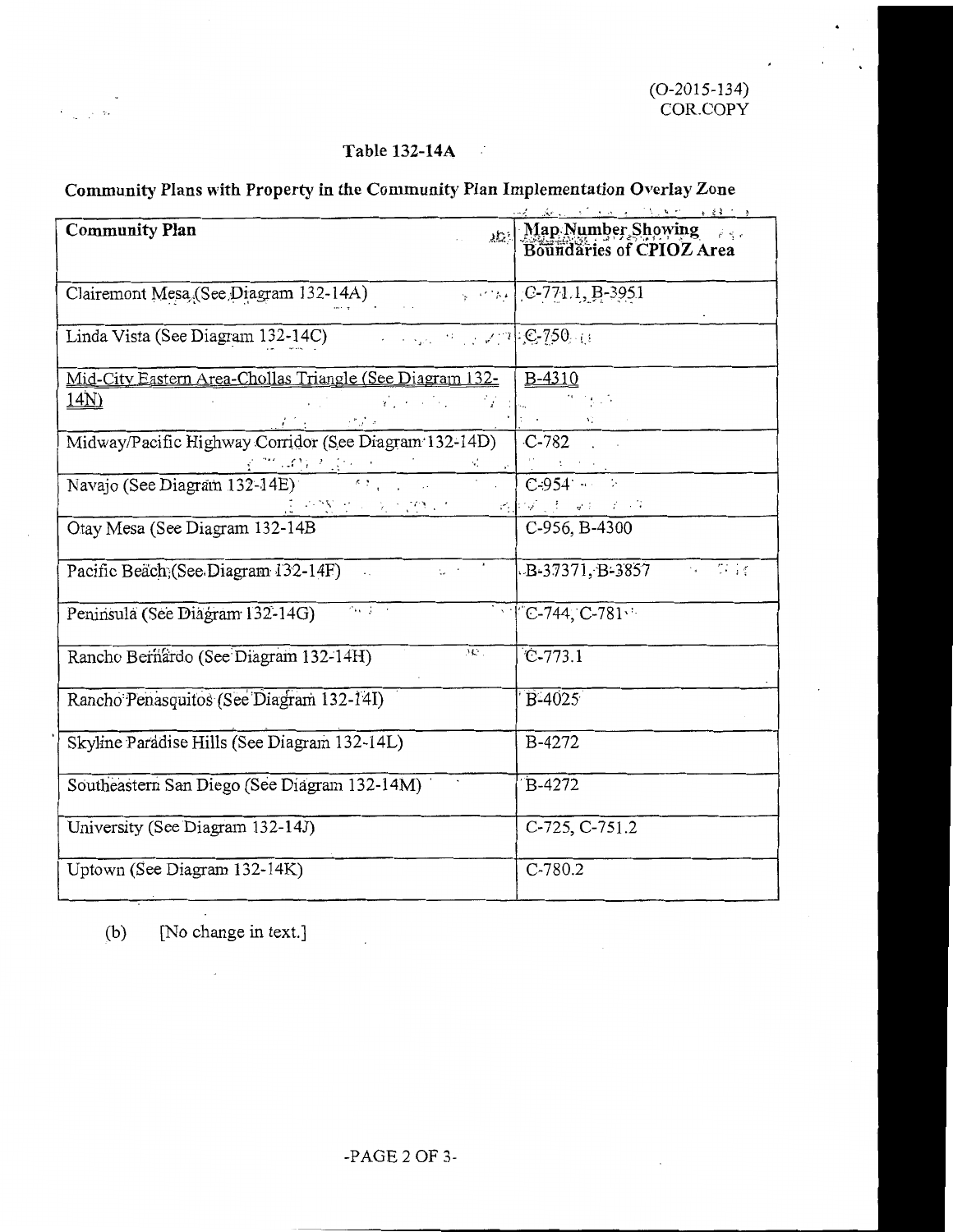(0-2015-134) COR. COPY



## **DIAGRAM 132-14N**

## **Mid-City Eastern Area - Chollas Triangle Community Plan Implementation Overlay Zone**

This is a reproduction of Map No. B-4310 for illustration purposes only.

SMT:als 06/04/2015 08/27/2015 Cor.Copy Or.Dept: Planning Doc. No.: 1003521\_2